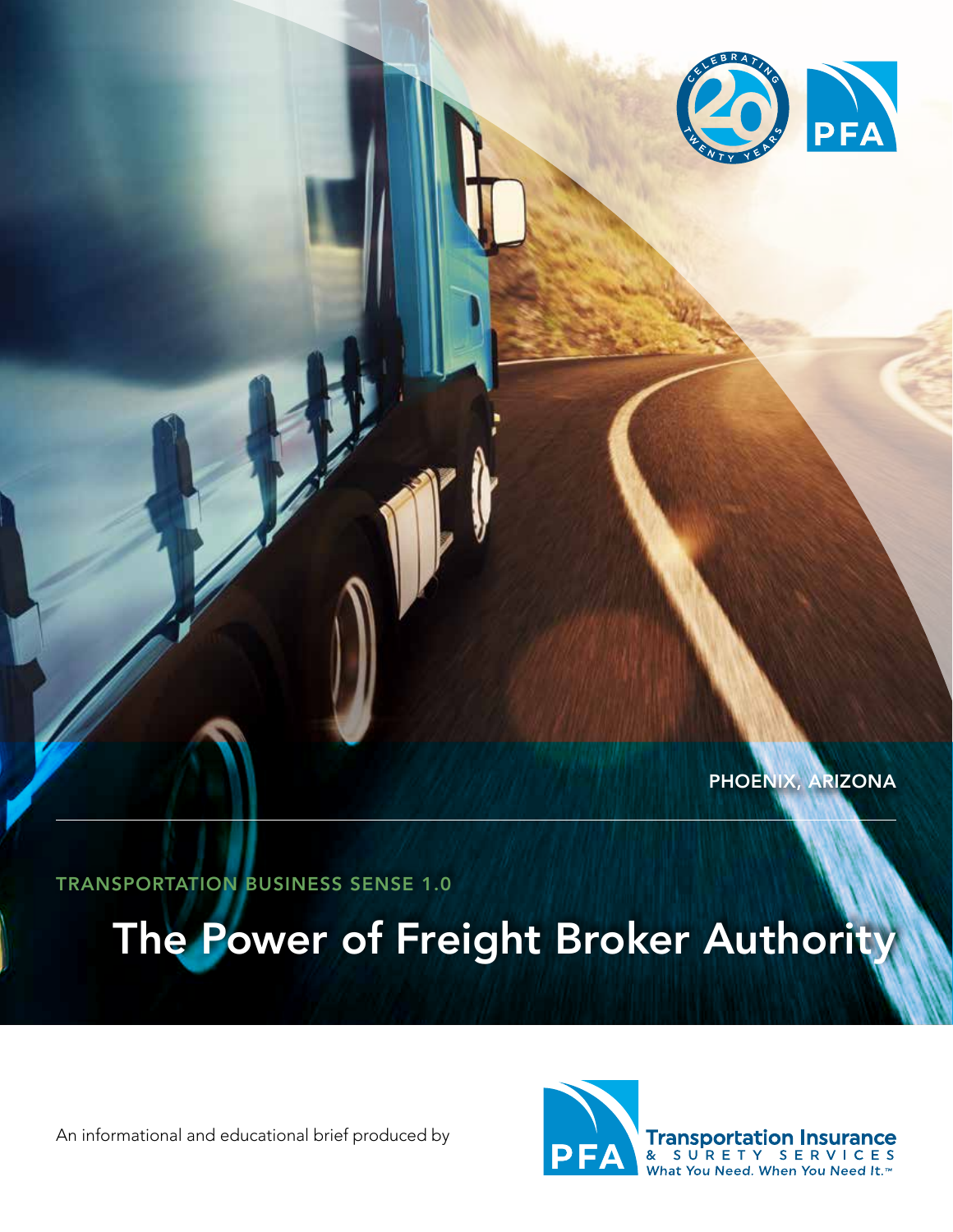- **There are both significant economic and legal reasons for a Motor Carrier to have Freight Broker** authority, granted by the Federal Motor Carrier Safety Administration (FMCSA), to allow a company to arrange the transportation of third-party cargo by employing professional motor carriers to deliver the cargo.
- Having Freight Broker authority in place removes the risk of hefty fines for illegal brokering in violation of federal MAP-21 legislation, which requires Motor Carriers who broker freight to have either a surety bond (BMC-84) or trust agreement (BMC-85). This in turn allows Motor Carriers to take advantage of new opportunities to broker freight themselves.
- Gaining Freight Broker authority is a very simple process, particularly when undertaken by an industry expert like PFA that is unique in its expertise and experience in both transportation insurance services and transportation surety.
- The best way to protect your business and ensure your success is to adopt the mindset of preparing for all eventualities. That is essential in a fast-moving industry such as transportation.

# 1.1 The Power of Freight Broker Authority

### 1.1.1 – Business growth on the strength of Freight Broker Authority

The top line reason for Motor Carriers to take on Freight Broker authority (in addition to their existing Motor Carrier authority) is very straightforward. It's about the increased revenues that come along for the ride.

Let's talk money. It's this simple - you can better serve your customers by being able to handle more of their volume. What does this mean for Motor Carriers? More money due to the increased capacity to handle all of your shippers' transportation needs by having both Freight Broker and Motor Carrier authority. This will enhance your availability to shippers and show compliance for all of your customers' freight movements. You can LEGALLY make commission from everything contracted with your shippers including loads you may have to hand off to other carriers for maximized efficiency. shipping ambatta by the Federal Motor Carriers Saley Administration (FMCSA), too show the small investment in the small investment in the small increases the risk of height for the cargo.<br>
This small include the small inte

Your customers will recognize and value your compliance with the law, not to mention your versatility to meet their needs. Leading Motor Carriers realize that Freight Broker authority adds unlimited economic value. Taking on the role of Freight Broker is a natural next step for experienced Motor Carriers who literally work on the ground floor of trucking and transportation and take their responsibilities seriously as key players in the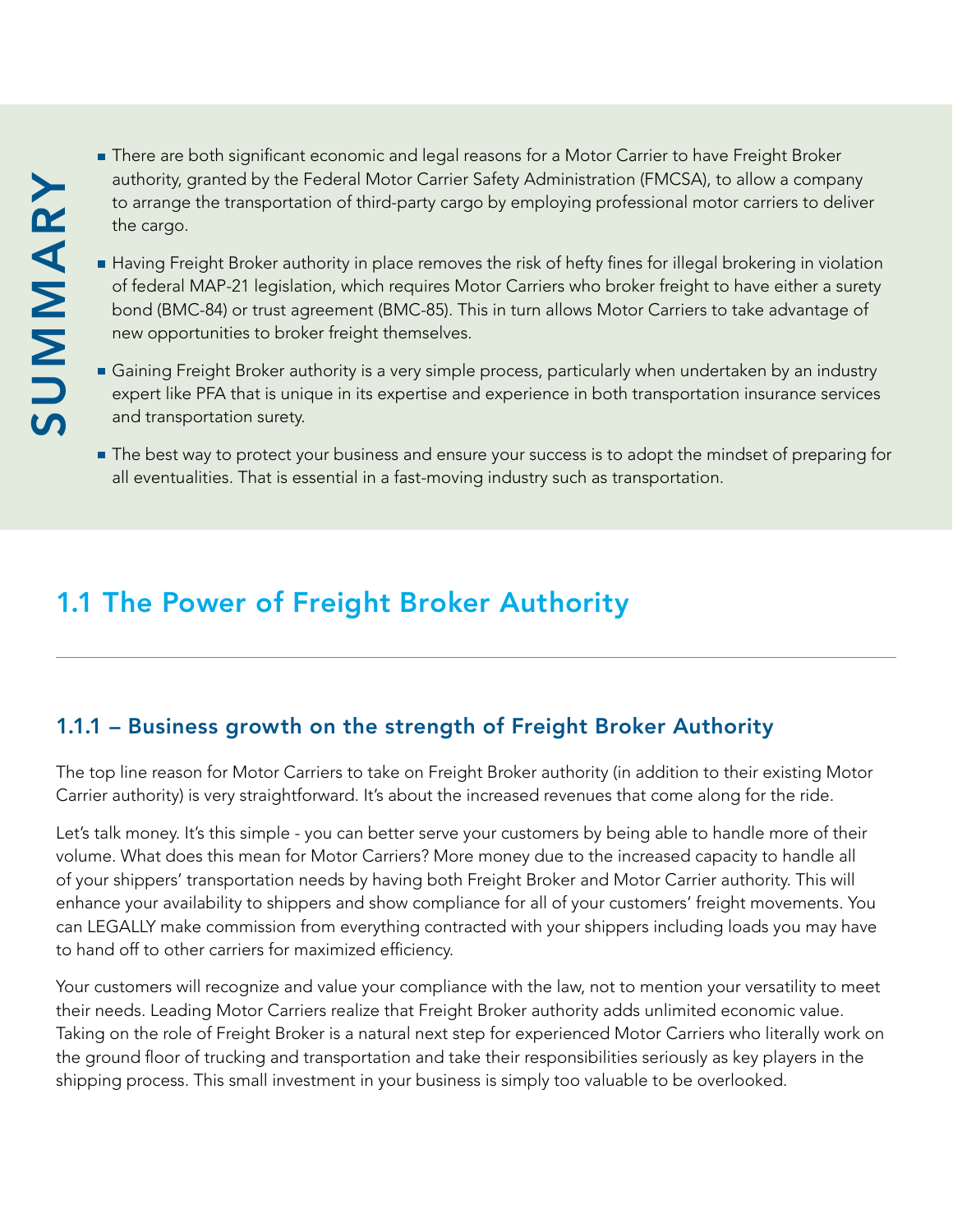### 1.1.2 - What are the advantages of broker authority for Motor Carriers?

In addition to the significant economic advantages for Motor Carriers, there are fundamental legal reasons for having broker authority. The federal legislation known as MAP-21 requires Motor Carriers who broker freight to have either a surety bond (BMC-84) or trust agreement (BMC-85). The penalty for violating these provisions - brokering freight without authority -- is a \$10,000 fine per load and unlimited liability damages. Having Freight Broker authority in place removes the risk of illegal brokering in violation of this legislation while ensuring that the company can take advantage of new opportunities to broker freight.

### 1.1.3 - The process is simpler than you might think

Contact PFA. We will quickly explain how easy and cost-effective it is to gain broker authority. Particularly, when undertaken by an industry expert such as PFA that has unparalleled expertise and experience in both transportation insurance services and transportation surety. PFA is uniquely qualified in both areas. We can guide you through the entire process in one phone call. An initial analysis of the Motor Carrier's existing contracts is always a requisite first step. We're here to assist our clients in achieving full compliance and to help Carriers better serve their existing clients.

#### The basic steps in the process of gaining active broker authority include:

#### 1. Application through the FMCSA Unified Registration System

While it is true that the FMCSA allows existing Motor Carriers to use their current United States Department of Transportation (USDOT) Number and issue a separate Motor Carrier Number for the broker authority, most insurance providers insist that it be a separate USDOT number and entity as well. PFA can assist you through this application. After the MC and USDOT numbers are assigned, PFA provides the next two steps as well.

#### 2. Proof of Insurance Coverage: A Surety Requirement

A surety bond (BMC-84) or trust fund agreement (BMC-85) is required in the amount of \$75,000. PFA offers both the BMC-84 and the BMC-85 and has several plan options and billing types available to suit the needs of any Motor Carrier business.

PFA also offers all of the transportation insurance services that a Freight Broker needs to protect themselves and to satisfy Shippers' requirements (this will increase your load opportunities).

#### 3. Form BOC-3: Designation of Process Agent form

A process agent is a representative upon whom court papers may be served in any proceeding brought against a Motor Carrier, Freight Broker or Freight Forwarder. Brokers are required to list process agents (separate from their Motor Carrier BOC-3) in each state in which they operate an office and write contracts. PFA provides this service as part of the application process.